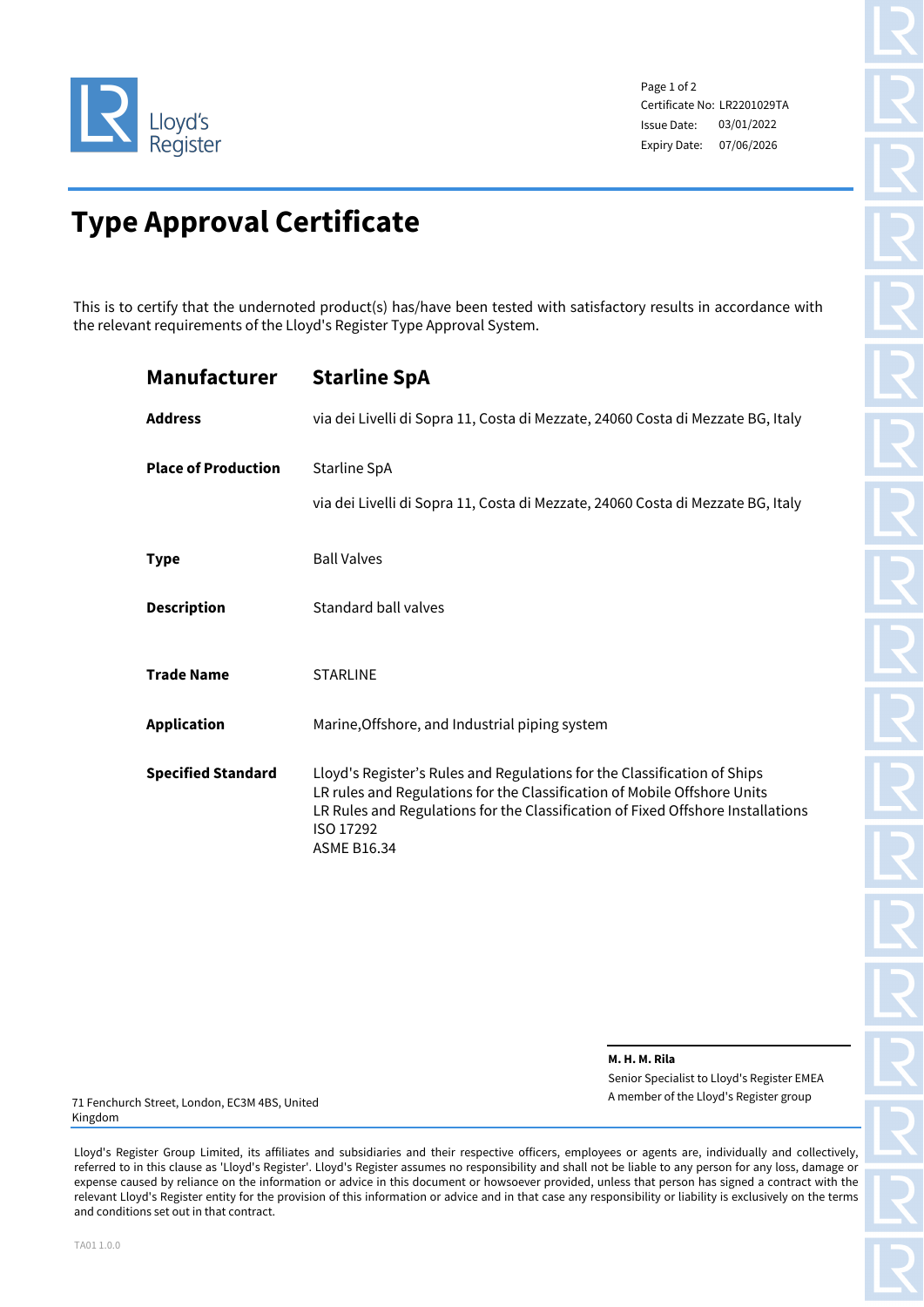

Page 2 of 2 Certificate No: LR2201029TA Issue Date: Expiry Date: 07/06/2026 03/01/2022

## **Type Approval Certificate**

| <b>Ratings</b>          | Sizes (inch):<br>$\frac{1}{2}$ to 2<br>Pressure Rating (ANSI Class):<br>150 to 800<br>(PN):<br>16 to 100<br>-55 to +260 (Depending on materials)<br>Temperature range (°C):        |
|-------------------------|------------------------------------------------------------------------------------------------------------------------------------------------------------------------------------|
|                         | Material specifications:<br>See the manufacturer's product catalogue                                                                                                               |
| <b>Other Conditions</b> | Valves are to be selected, installed and tested in accordance with the<br>1.                                                                                                       |
|                         | manufacturer's recommendations and Lloyd's Register's Rules and Regulations<br>for the Classification of Ships, Part 5, Chapter 12.                                                |
|                         | 2.<br>Valves are to be suitable for the internal fluid and external environment, intended<br>for submerged installation are to be suitable for both internal and external media.   |
|                         | Material impact test and wed-non-destructive tests are to be carried out in<br>3.<br>accordance with the LR Rules for Materials.                                                   |
|                         | Due care should be taken not to over stress the fittings when tightening the bolts.<br>4.                                                                                          |
|                         | 5.<br>Valves are not to be used in systems where fire resistance capability is required.                                                                                           |
|                         | 6.<br>The valves are to be marked with the following information:<br>Manufacturer's name or trademark<br>• Designation type reference.<br>• Pressure rating<br>• Temperature range |

• Size

This certificate is not valid for equipment, the design, ratings or operating parameters of which have been varied from the specimen tested. The manufacturer should notify Lloyd's Register EMEA of any modification or changes to the equipment in order to obtain a valid Certificate.

The Design Appraisal Document No.LR2201029TA and its supplementary Type Approval Terms and Conditions form part of this Certificate.

71 Fenchurch Street, London, EC3M 4BS, United Kingdom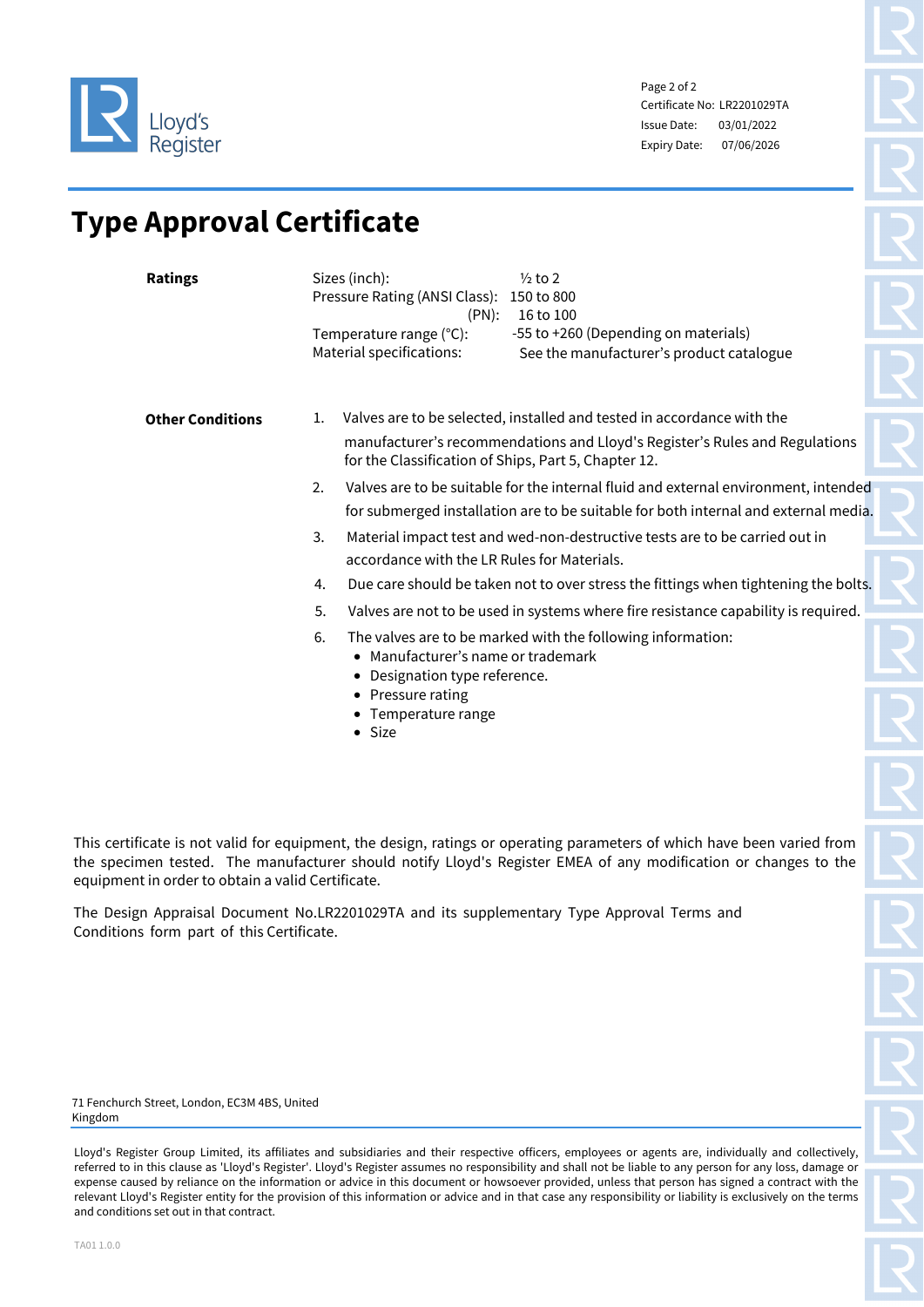

Page 1 of 2 Certificate No: LR2201032TA Issue Date: Expiry Date: 07/06/2026 03/01/2022

# **Type Approval Certificate**

This is to certify that the undernoted product(s) has/have been tested with satisfactory results in accordance with the relevant requirements of the Lloyd's Register Type Approval System.

| <b>Manufacturer</b>        | <b>Starline SpA</b>                                                                                                                                                                                                                                                                                                                                           |
|----------------------------|---------------------------------------------------------------------------------------------------------------------------------------------------------------------------------------------------------------------------------------------------------------------------------------------------------------------------------------------------------------|
| <b>Address</b>             | via dei Livelli di Sopra 11, Costa di Mezzate, 24060 Costa di Mezzate BG, Italy                                                                                                                                                                                                                                                                               |
| <b>Place of Production</b> | Starline SpA                                                                                                                                                                                                                                                                                                                                                  |
|                            | via dei Livelli di Sopra 11, Costa di Mezzate, 24060 Costa di Mezzate BG, Italy                                                                                                                                                                                                                                                                               |
| <b>Type</b>                | <b>Ball Valves</b>                                                                                                                                                                                                                                                                                                                                            |
| <b>Description</b>         | Super star ball valves                                                                                                                                                                                                                                                                                                                                        |
| <b>Trade Name</b>          | <b>STARLINE</b>                                                                                                                                                                                                                                                                                                                                               |
| <b>Application</b>         | Marine, Offshore, and Industrial piping system                                                                                                                                                                                                                                                                                                                |
| <b>Specified Standard</b>  | Lloyd's Register's Rules and Regulations for the Classification of Ships<br>LR rules and Regulations for the Classification of Mobile Offshore Units<br>LR Rules and Regulations for the Classification of Fixed Offshore Installations<br>API 607 4th Edition, API 6D & API 6FA<br>ISO 17292, EN 12266 & EN 1092-1<br>ASME B16.5, ASME B 16.10 & ASME B16.34 |

**M. H.M. Rila**

Senior Specialist to Lloyd's Register EMEA A member of the Lloyd's Register group

71 Fenchurch Street, London, EC3M 4BS, United Kingdom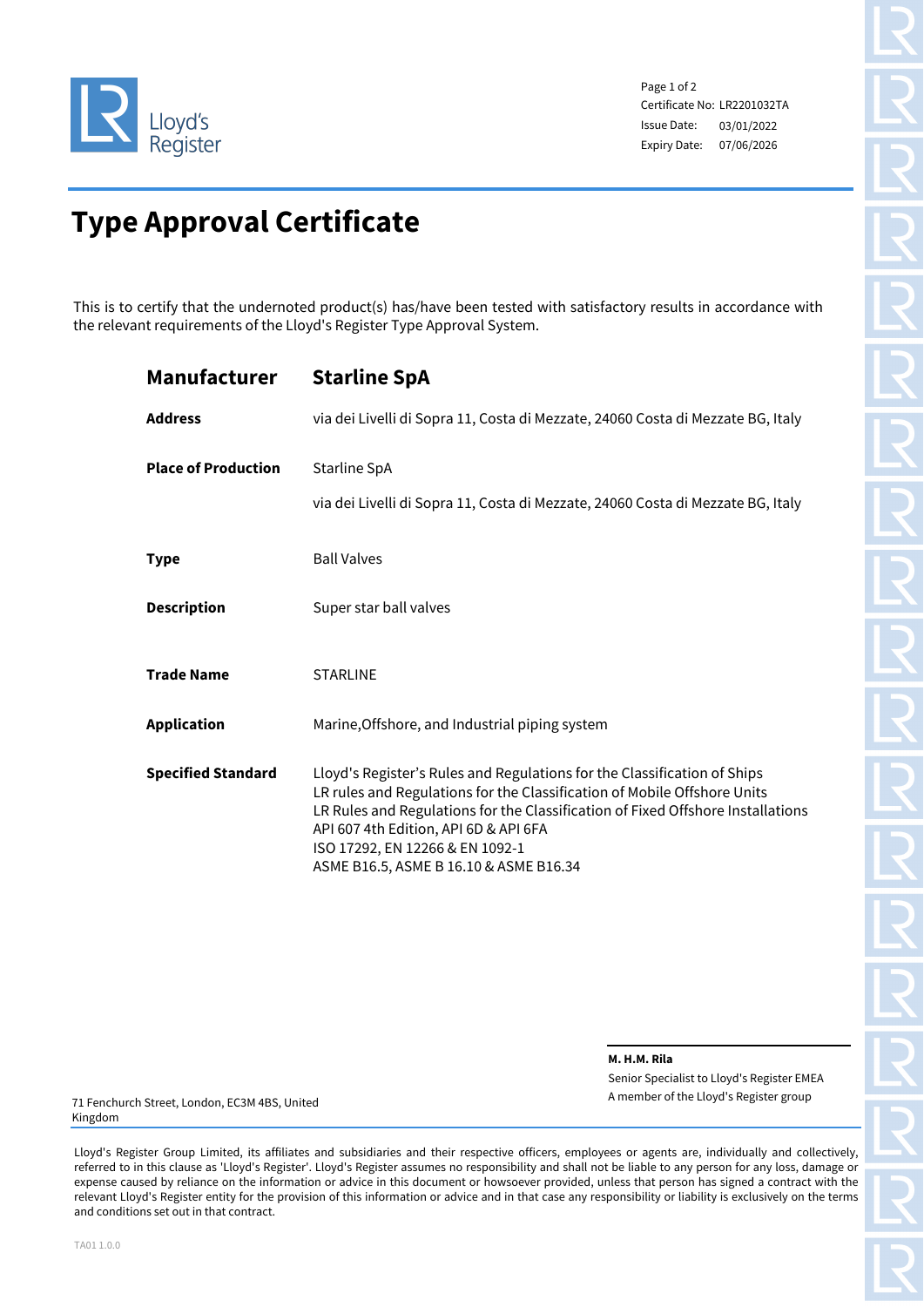

Page 2 of 2 Certificate No: LR2201032TA Issue Date: Expiry Date: 07/06/2026 03/01/2022

## **Type Approval Certificate**

| <b>Ratings</b>          | Sizes (inch):<br>$\frac{1}{2}$ to 4<br>Pressure Rating (ANSI Class):<br>150 to 900<br>$(PN)$ :<br>16 to 150<br>-55 to +260 (Depending on materials)<br>Temperature range (°C):<br>Material specifications:<br>See the manufacturer's product catalogue                                                                                                                                                                                                                                                                                      |
|-------------------------|---------------------------------------------------------------------------------------------------------------------------------------------------------------------------------------------------------------------------------------------------------------------------------------------------------------------------------------------------------------------------------------------------------------------------------------------------------------------------------------------------------------------------------------------|
| <b>Other Conditions</b> | Valves are to be selected, installed and tested in accordance with the<br>1.<br>manufacturer's recommendations and Lloyd's Register's Rules and Regulations<br>for the Classification of Ships, Part 5, Chapter 12.<br>2.<br>Valves are to be suitable for the internal fluid and external environment, intended<br>for submerged installation are to be suitable for both internal and external media.<br>3.<br>Material impact test and wed-non-destructive tests are to be carried out in<br>accordance with the LR Rules for Materials. |
|                         | Due care should be taken not to over stress the fittings when tightening the bolts<br>4.<br>5.<br>The valves are to be marked with the following information:                                                                                                                                                                                                                                                                                                                                                                               |
|                         | Manufacturer's name or trademark<br>Designation type reference.<br>• Pressure rating<br>• Temperature range<br>$\bullet$ Size                                                                                                                                                                                                                                                                                                                                                                                                               |

This certificate is not valid for equipment, the design, ratings or operating parameters of which have been varied from the specimen tested. The manufacturer should notify Lloyd's Register EMEA of any modification or changes to the equipment in order to obtain a valid Certificate.

The Design Appraisal Document No.LR2201032TA and its supplementary Type Approval Terms and Conditions form part of this Certificate.

71 Fenchurch Street, London, EC3M 4BS, United Kingdom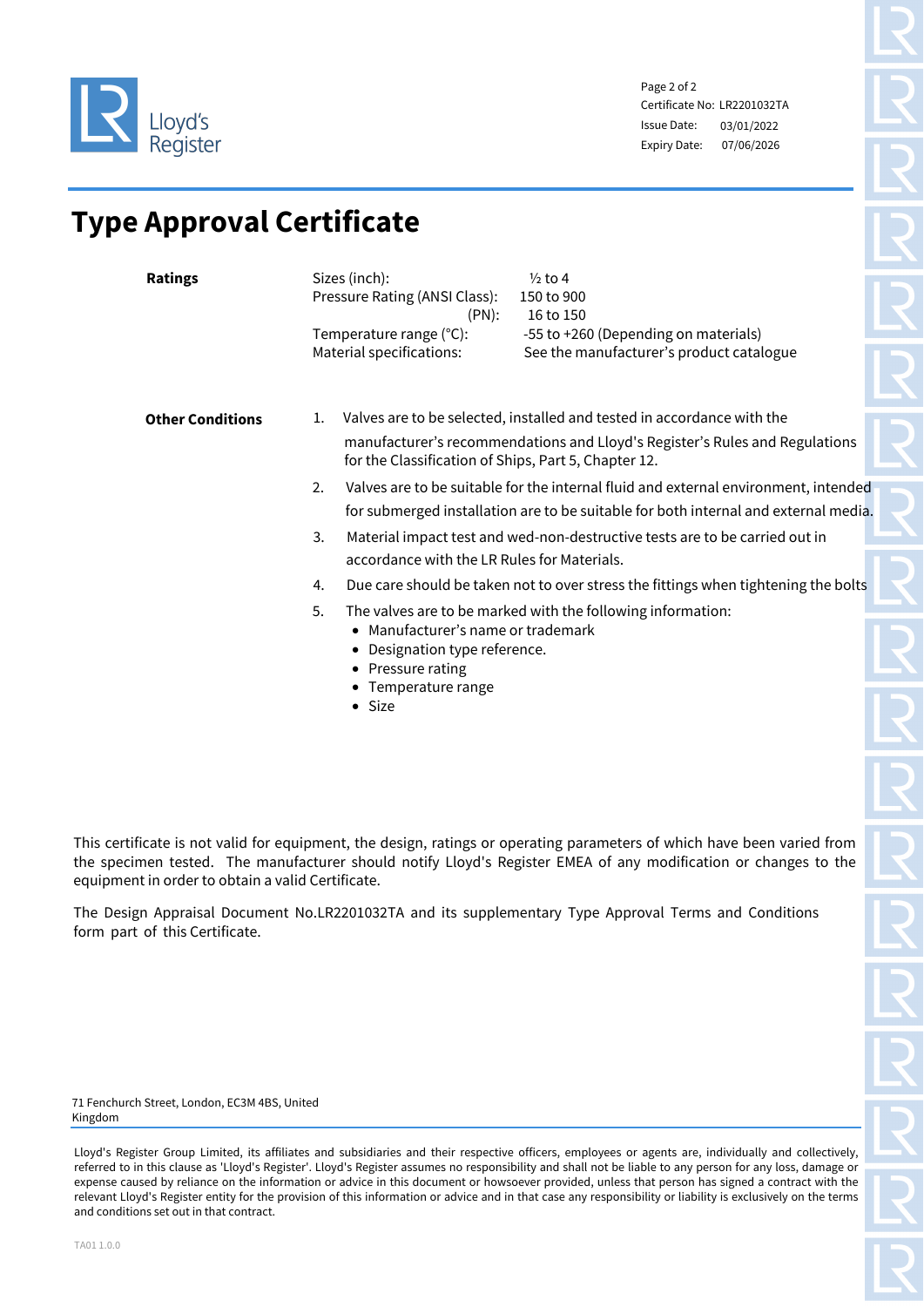

Page 1 of 2 Certificate No: LR2201034TA Issue Date: Expiry Date: 07/06/2026 03/01/2022

# **Type Approval Certificate**

This is to certify that the undernoted product(s) has/have been tested with satisfactory results in accordance with the relevant requirements of the Lloyd's Register Type Approval System.

| <b>Manufacturer</b>        | <b>Starline SpA</b>                                                                                                                                                                                                                                                                                                                                           |
|----------------------------|---------------------------------------------------------------------------------------------------------------------------------------------------------------------------------------------------------------------------------------------------------------------------------------------------------------------------------------------------------------|
| <b>Address</b>             | via dei Livelli di Sopra 11, Costa di Mezzate, 24060 Costa di Mezzate BG, Italy                                                                                                                                                                                                                                                                               |
| <b>Place of Production</b> | Starline SpA                                                                                                                                                                                                                                                                                                                                                  |
|                            | via dei Livelli di Sopra 11, Costa di Mezzate, 24060 Costa di Mezzate BG, Italy                                                                                                                                                                                                                                                                               |
| <b>Type</b>                | <b>Ball Valves</b>                                                                                                                                                                                                                                                                                                                                            |
| <b>Description</b>         | Master star ball valves                                                                                                                                                                                                                                                                                                                                       |
| <b>Trade Name</b>          | <b>STARLINE</b>                                                                                                                                                                                                                                                                                                                                               |
| <b>Application</b>         | Marine, Offshore, and Industrial piping system                                                                                                                                                                                                                                                                                                                |
| <b>Specified Standard</b>  | Lloyd's Register's Rules and Regulations for the Classification of Ships<br>LR rules and Regulations for the Classification of Mobile Offshore Units<br>LR Rules and Regulations for the Classification of Fixed Offshore Installations<br>API 607 4th Edition, API 6D & API 6FA<br>ISO 17292, EN 12266 & EN 1092-1<br>ASME B16.5, ASME B 16.10 & ASME B16.34 |

**M.H.M. Rila**

Senior Specialist to Lloyd's Register EMEA A member of the Lloyd's Register group

71 Fenchurch Street, London, EC3M 4BS, United Kingdom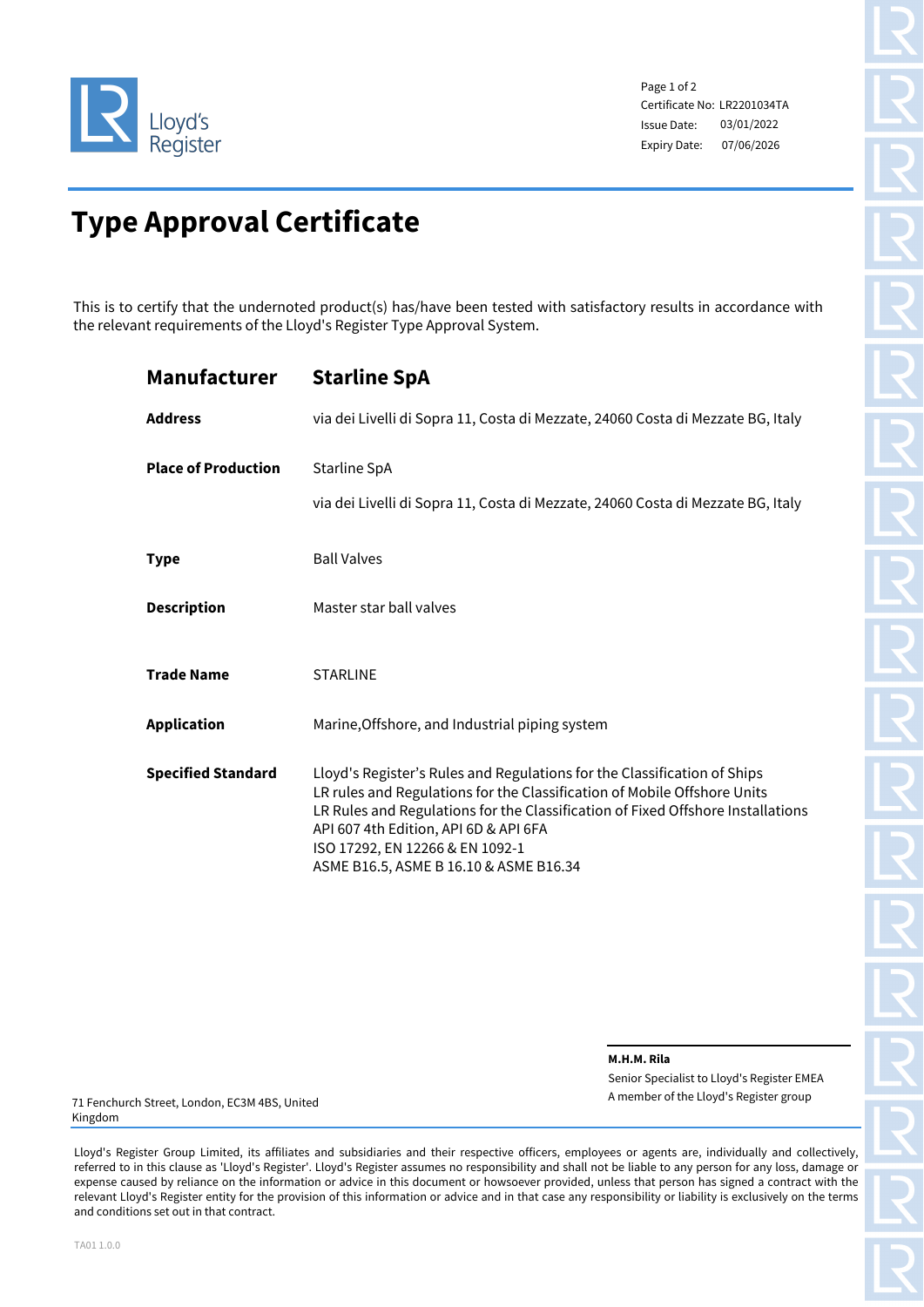

Page 2 of 2 Certificate No: LR2201034TA Issue Date: Expiry Date: 07/06/2026 03/01/2022

## **Type Approval Certificate**

| <b>Ratings</b>          | Sizes (inch):<br>$\frac{1}{2}$ to 2<br>Pressure Rating (ANSI Class):<br>150 to 800<br>$(PN)$ :<br>16 to 100<br>-55 to +260 (Depending on materials)<br>Temperature range (°C):<br>Material specifications:<br>See the manufacturer's product catalogue                                                                                                                                                                                                                                                                                      |
|-------------------------|---------------------------------------------------------------------------------------------------------------------------------------------------------------------------------------------------------------------------------------------------------------------------------------------------------------------------------------------------------------------------------------------------------------------------------------------------------------------------------------------------------------------------------------------|
| <b>Other Conditions</b> | Valves are to be selected, installed and tested in accordance with the<br>1.<br>manufacturer's recommendations and Lloyd's Register's Rules and Regulations<br>for the Classification of Ships, Part 5, Chapter 12.<br>2.<br>Valves are to be suitable for the internal fluid and external environment, intended<br>for submerged installation are to be suitable for both internal and external media.<br>3.<br>Material impact test and wed-non-destructive tests are to be carried out in<br>accordance with the LR Rules for Materials. |
|                         | Due care should be taken not to over stress the fittings when tightening the bolts.<br>4.<br>5.<br>The valves are to be marked with the following information:<br>Manufacturer's name or trademark<br>Designation type reference.<br>• Pressure rating<br>• Temperature range<br>$\bullet$ Size                                                                                                                                                                                                                                             |

This certificate is not valid for equipment, the design, ratings or operating parameters of which have been varied from the specimen tested. The manufacturer should notify Lloyd's Register EMEA of any modification or changes to the equipment in order to obtain a valid Certificate.

The Design Appraisal Document No.LR2201034TA and its supplementary Type Approval Terms and Conditions form part of this Certificate.

71 Fenchurch Street, London, EC3M 4BS, United Kingdom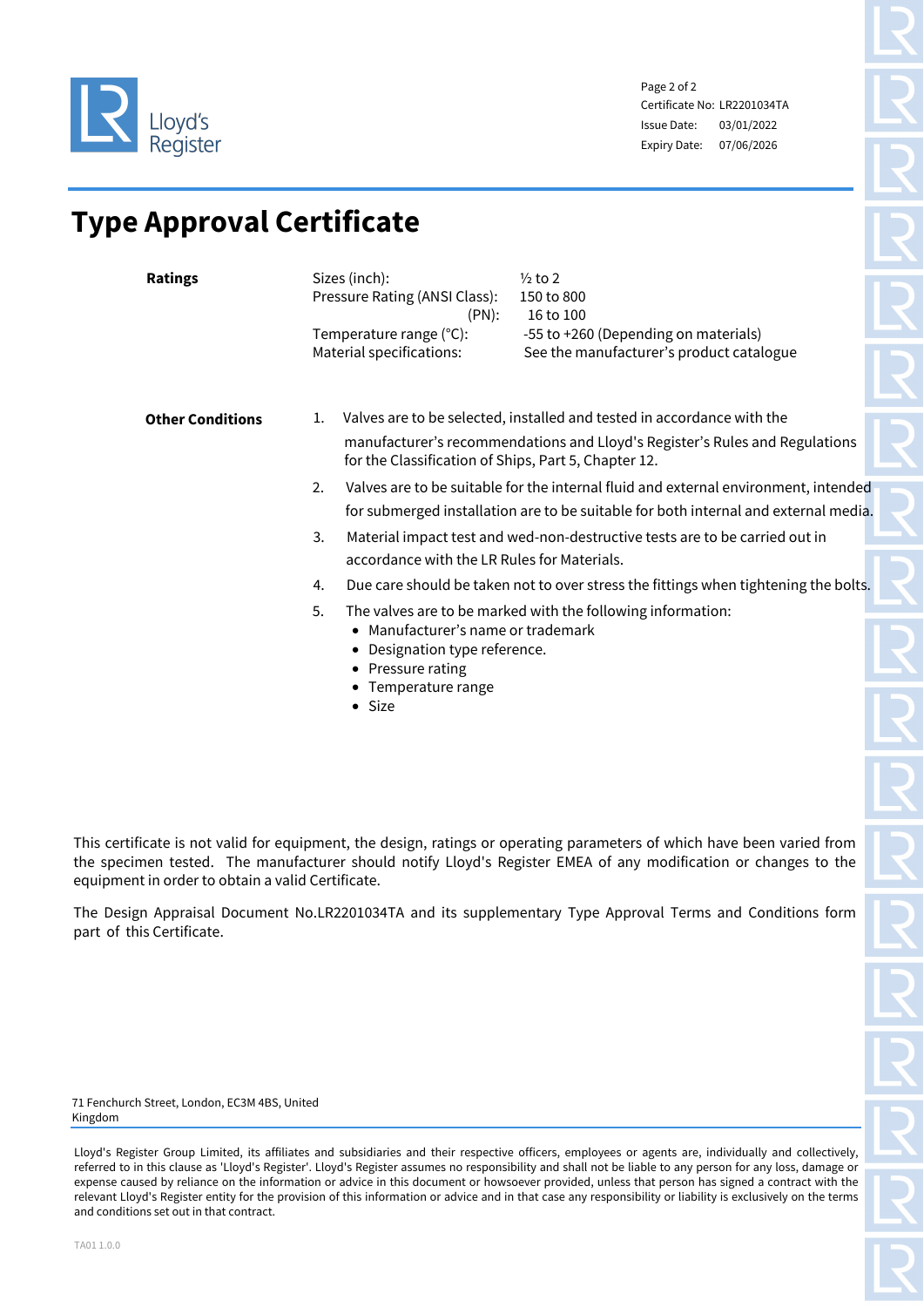

Page 1 of 2 Certificate No: LR2201035TA Issue Date: Expiry Date: 07/06/2026 03/01/2022

# **Type Approval Certificate**

This is to certify that the undernoted product(s) has/have been tested with satisfactory results in accordance with the relevant requirements of the Lloyd's Register Type Approval System.

| <b>Manufacturer</b>        | <b>Starline SpA</b>                                                                                                                                                                                                                                                                                                                                           |
|----------------------------|---------------------------------------------------------------------------------------------------------------------------------------------------------------------------------------------------------------------------------------------------------------------------------------------------------------------------------------------------------------|
| <b>Address</b>             | via dei Livelli di Sopra 11, Costa di Mezzate, 24060 Costa di Mezzate BG, Italy                                                                                                                                                                                                                                                                               |
| <b>Place of Production</b> | Starline SpA                                                                                                                                                                                                                                                                                                                                                  |
|                            | via dei Livelli di Sopra 11, Costa di Mezzate, 24060 Costa di Mezzate BG, Italy                                                                                                                                                                                                                                                                               |
| <b>Type</b>                | <b>Ball Valves</b>                                                                                                                                                                                                                                                                                                                                            |
| <b>Description</b>         | Split star ball valves                                                                                                                                                                                                                                                                                                                                        |
| <b>Trade Name</b>          | <b>STARLINE</b>                                                                                                                                                                                                                                                                                                                                               |
| <b>Application</b>         | Marine, Offshore, and Industrial piping system                                                                                                                                                                                                                                                                                                                |
| <b>Specified Standard</b>  | Lloyd's Register's Rules and Regulations for the Classification of Ships<br>LR rules and Regulations for the Classification of Mobile Offshore Units<br>LR Rules and Regulations for the Classification of Fixed Offshore Installations<br>API 607 4th Edition, API 6D & API 6FA<br>ISO 17292, EN 12266 & EN 1092-1<br>ASME B16.5, ASME B 16.10 & ASME B16.34 |

**M.H.M. Rila**

Senior Specialist to Lloyd's Register EMEA A member of the Lloyd's Register group

71 Fenchurch Street, London, EC3M 4BS, United Kingdom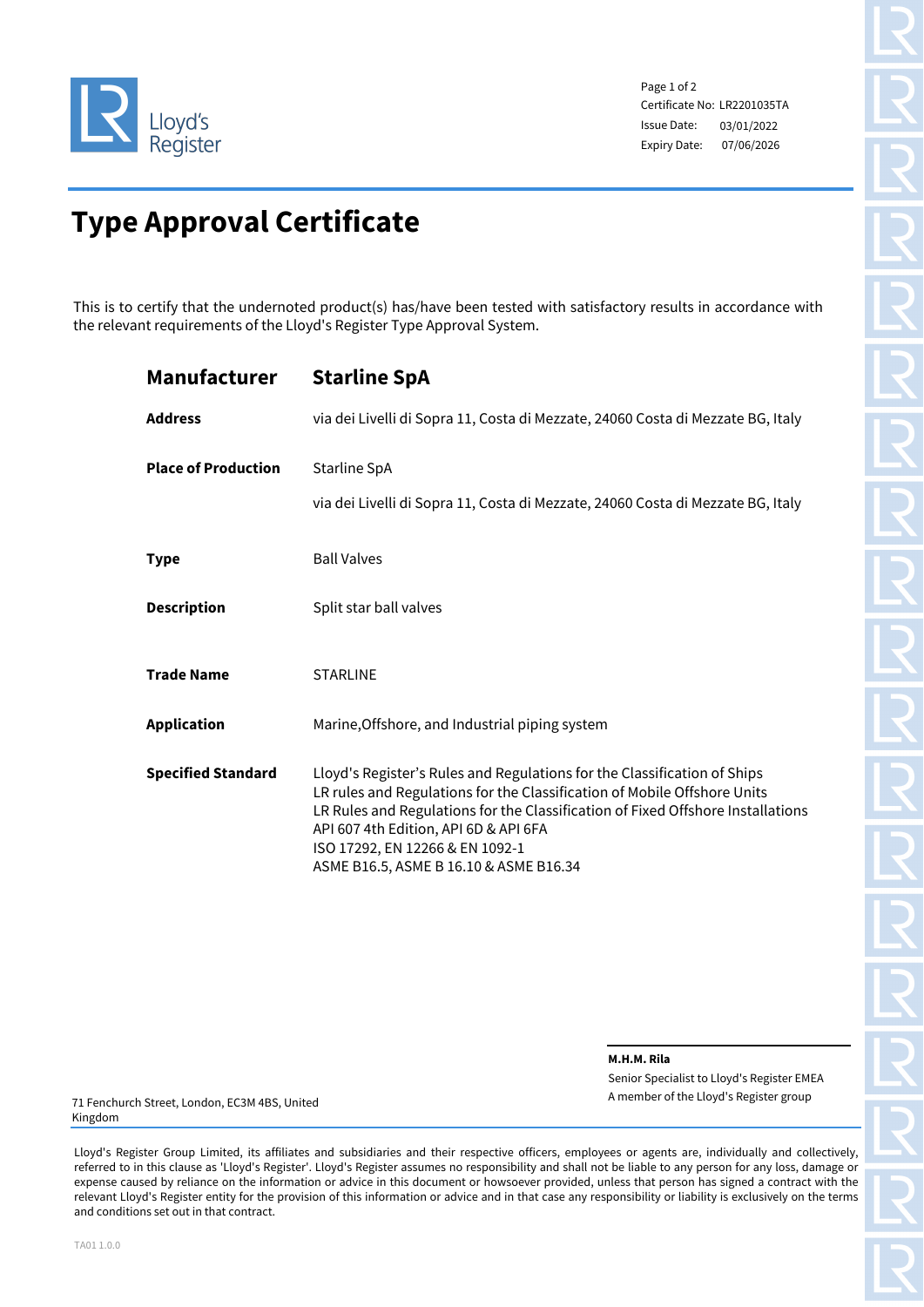

Page 2 of 2 Certificate No: LR2201035TA Issue Date: Expiry Date: 07/06/2026 03/01/2022

## **Type Approval Certificate**

| <b>Ratings</b>          | Sizes (inch):<br>$\frac{1}{2}$ to 8<br>Pressure Rating (ANSI Class):<br>150 & 300<br>(PN): 16, 25 & 40<br>-55 to +260 (Depending on materials)<br>Temperature range (°C):<br>Material specifications:<br>See the manufacturer's product catalogue                                                                                                                                                                                                                                                                                           |
|-------------------------|---------------------------------------------------------------------------------------------------------------------------------------------------------------------------------------------------------------------------------------------------------------------------------------------------------------------------------------------------------------------------------------------------------------------------------------------------------------------------------------------------------------------------------------------|
| <b>Other Conditions</b> | Valves are to be selected, installed and tested in accordance with the<br>1.<br>manufacturer's recommendations and Lloyd's Register's Rules and Regulations<br>for the Classification of Ships, Part 5, Chapter 12.<br>Valves are to be suitable for the internal fluid and external environment, intended<br>2.<br>for submerged installation are to be suitable for both internal and external media.<br>Material impact test and wed-non-destructive tests are to be carried out in<br>3.<br>accordance with the LR Rules for Materials. |
|                         | Due care should be taken not to over stress the fittings when tightening the bolts.<br>4.<br>The valves are to be marked with the following information:<br>5.<br>• Manufacturer's name or trademark<br>Designation type reference.<br>• Pressure rating<br>• Temperature range<br>• Size                                                                                                                                                                                                                                                   |

This certificate is not valid for equipment, the design, ratings or operating parameters of which have been varied from the specimen tested. The manufacturer should notify Lloyd's Register EMEA of any modification or changes to the equipment in order to obtain a valid Certificate.

The Design Appraisal Document No.LR2201035TA and its supplementary Type Approval Terms and Conditions form part of this Certificate.

71 Fenchurch Street, London, EC3M 4BS, United Kingdom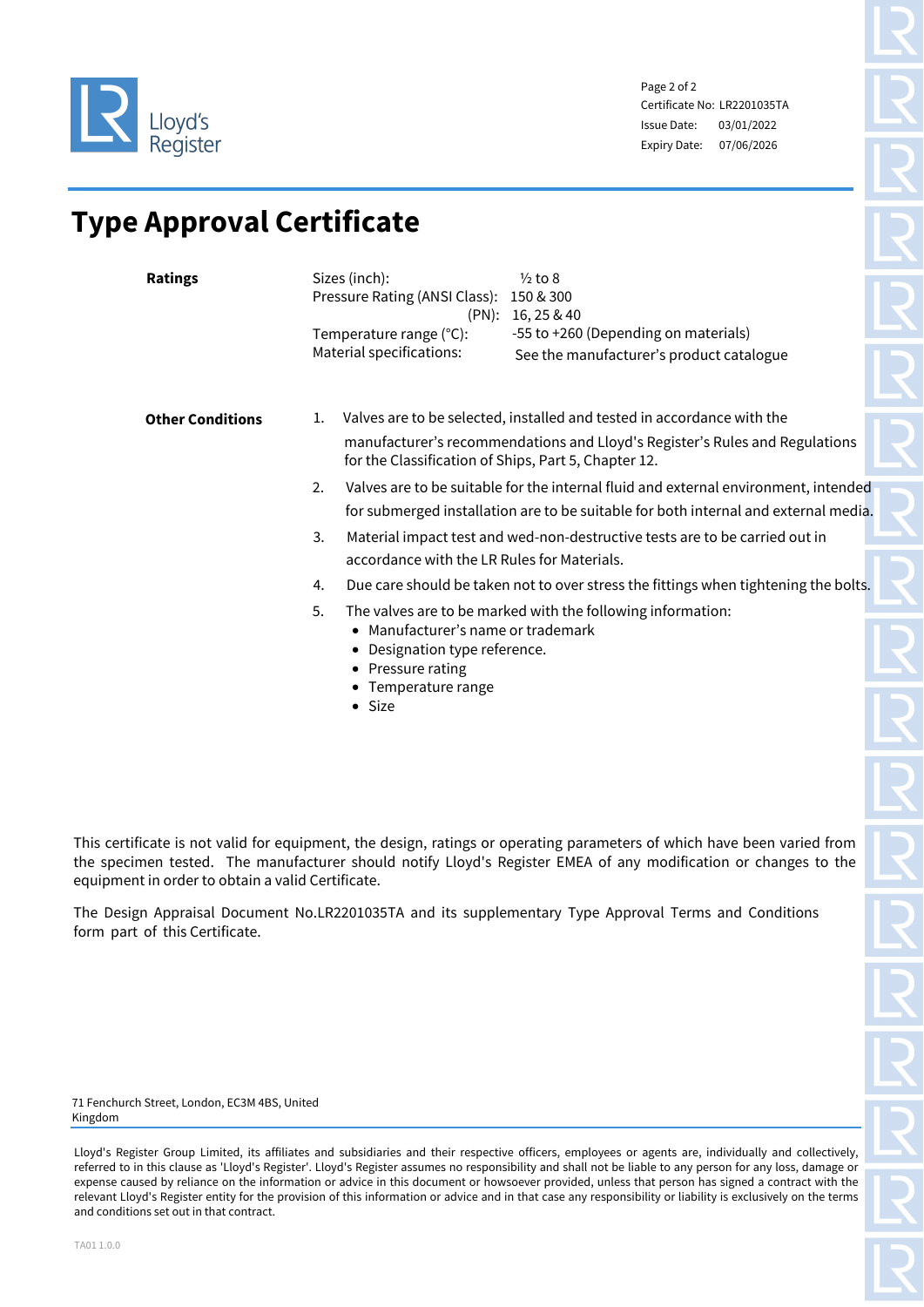

Page 1 of 2 Certificate No: LR2201048TA Issue Date: Expiry Date: 07/06/2026 03/01/2022

# **Type Approval Certificate**

This is to certify that the undernoted product(s) has/have been tested with satisfactory results in accordance with the relevant requirements of the Lloyd's Register Type Approval System.

| <b>Manufacturer</b>        | <b>Starline SpA</b>                                                                                                                                                                                                                                                                   |
|----------------------------|---------------------------------------------------------------------------------------------------------------------------------------------------------------------------------------------------------------------------------------------------------------------------------------|
| <b>Address</b>             | via dei Livelli di Sopra 11, Costa di Mezzate, 24060 Costa di Mezzate BG, Italy                                                                                                                                                                                                       |
| <b>Place of Production</b> | Starline SpA<br>via dei Livelli di Sopra 11, Costa di Mezzate, 24060 Costa di Mezzate BG, Italy                                                                                                                                                                                       |
| <b>Type</b>                | <b>Ball Valves</b>                                                                                                                                                                                                                                                                    |
| <b>Description</b>         | Multiport ball valves                                                                                                                                                                                                                                                                 |
| <b>Trade Name</b>          | <b>STARLINE</b>                                                                                                                                                                                                                                                                       |
| <b>Application</b>         | Marine, Offshore, and Industrial piping system                                                                                                                                                                                                                                        |
| <b>Specified Standard</b>  | Lloyd's Register's Rules and Regulations for the Classification of Ships<br>LR rules and Regulations for the Classification of Mobile Offshore Units<br>LR Rules and Regulations for the Classification of Fixed Offshore Installations<br>EN 12266 & EN 1092-1<br><b>ASME B16.34</b> |

**M.H.M. Rila**

Senior Specialist to Lloyd's Register EMEA A member of the Lloyd's Register group

71 Fenchurch Street, London, EC3M 4BS, United Kingdom